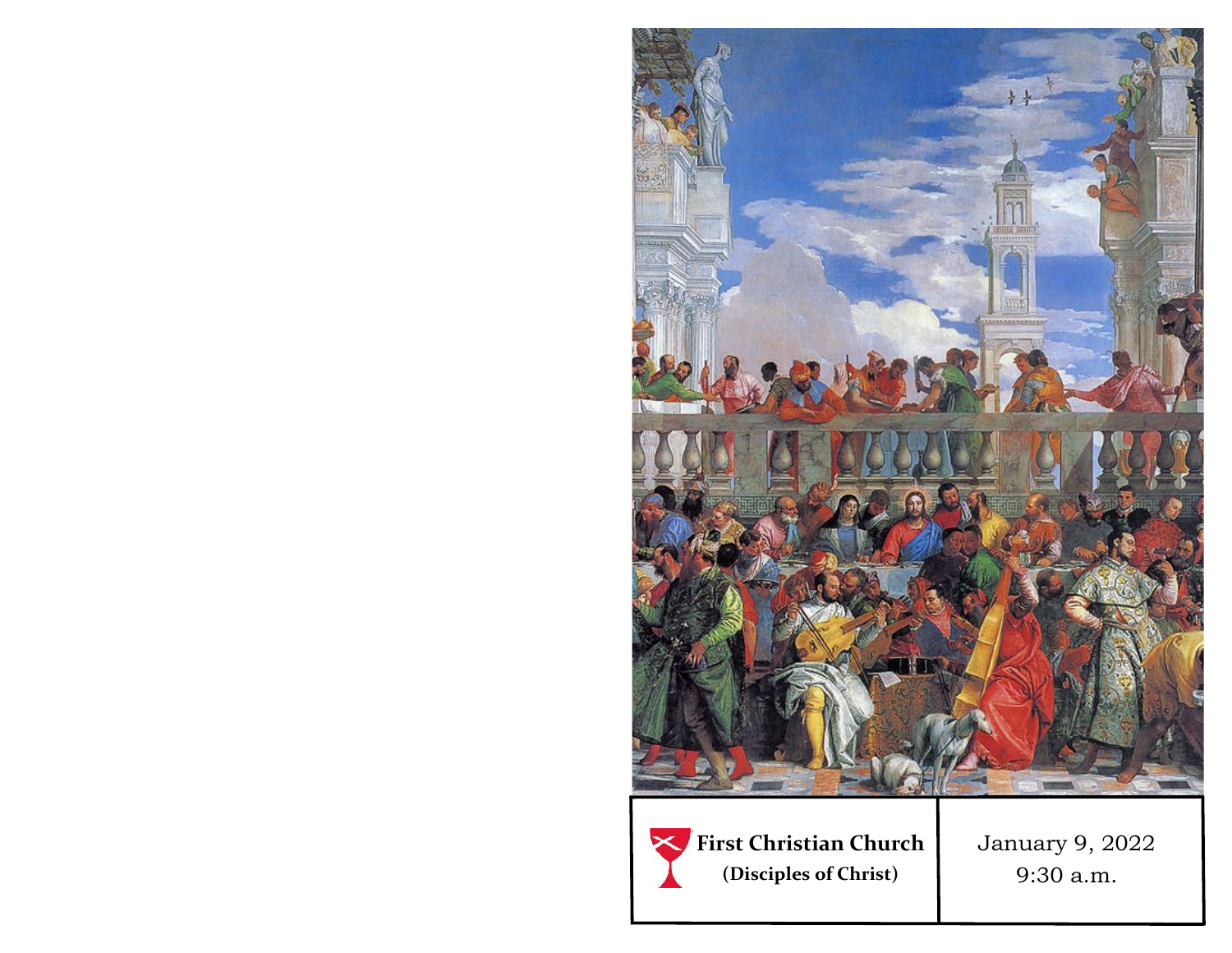| <b>Service for the Lord's Day</b> |  |  |  |
|-----------------------------------|--|--|--|
|-----------------------------------|--|--|--|

Sunday, January 9, 2022

**Joys and Concerns Rev. Sharla Hulsey** Rev. Sharla Hulsey

*In order to respect privacy, joys and concerns will be discussed before the public livestream. Please fill out a prayer request form and place in the offering tray during communion.* 

#### Welcome and Announcements John Daniel , Elder

*If you are joining Sunday worship via Facebook Live, let us know you are tuning in by leaving a comment on the live stream video or visit fccbutler.org and click the Register Attendance button.*

Birthdays and Anniversaries **Phyllis McBrayer** Phyllis McBrayer

### **We Gather to Praise God**

Prelude **Mary Coffman, Accompanist** 

*Bringing the Light of Christ into the Sanctuary*

\*Call to worship (please rise as able) John Daniel & Congregation

L: Rejoice in our God always! Again, I say, rejoice!

- **P: For God has gathered us together from all the corners of the earth**
- L: to be present now, and to know the joyful unity of being one in Christ.
- **P: Rejoice in our God always! Again, I say, rejoice!**

\*Opening Hymn CH#172 (1,2,5)

*"We Three Kings"*

\*Invocation John Daniel & Congregation

**Eternally present God, you journey with us through wilderness and through desert. No matter the circumstance the signs of your presence are always with us: sometimes in fire and cloud; sometimes in bread from heaven; sometimes in water changed into the best wine. As we your people gather in praise and prayer, reveal yourself to us here in cross and candle, Bible and pulpit. Above all, make yourself known to us through Christ in the breaking of bread. We wait for you in glad reverence and expectant awe. Amen.**

Prayer Hymn **CH#169** (1,2)

*"O Thou Joyful"*

### Silent Meditation Nation Sharla Hulsey Sharla Hulsey

#### Pastoral Prayer - *The Lord's Prayer* Sharla Hulsey

**Our Father who art in heaven, hallowed be Thy name. Thy kingdom come, Thy will be done on earth as it is in heaven. Give us this day our daily bread, and forgive us our debts as we forgive our debtors. And lead us not into temptation, but deliver us from evil; for Thine is the kingdom and the power, and the glory forever. Amen.**

#### Musical Interlude **Mary Coffman**

Psalm Reading John Daniel & Congregation

Psalm 104:1-2a, 14-15, 33-34

- $L:$  Bless the LORD, O my soul.
- **P: O Lord my God, you are very great. You are clothed with honor and majesty, wrapped in light as with a garment.**
- L: You cause the grass to grow for the cattle, and plants for people to use,
- **P: to bring forth food from the earth, and wine to gladden the human heart, oil to make the face shine, and bread to strengthen the human heart.**
- $L:$  I will sing to the LORD as long as I live; I will sing praise to my God while I have being.
- **P: May my meditation be pleasing to God, for I rejoice in the Lord.**

| <b>Special Music</b>              | Adult Choir        |
|-----------------------------------|--------------------|
| "One Small Child"                 |                    |
| <u>Scripture</u>                  | Shawn Quick        |
| John 2:1-11                       |                    |
| <b>Message</b>                    | Rev. Sharla Hulsey |
| "I Don't Want to Spoil the Party" |                    |
| <b>Invitation to Discipleship</b> | Sharla Hulsey      |
| *Invitation Hymn                  | CH#170 (1,2,4)     |

*"How Great Our Joy"*